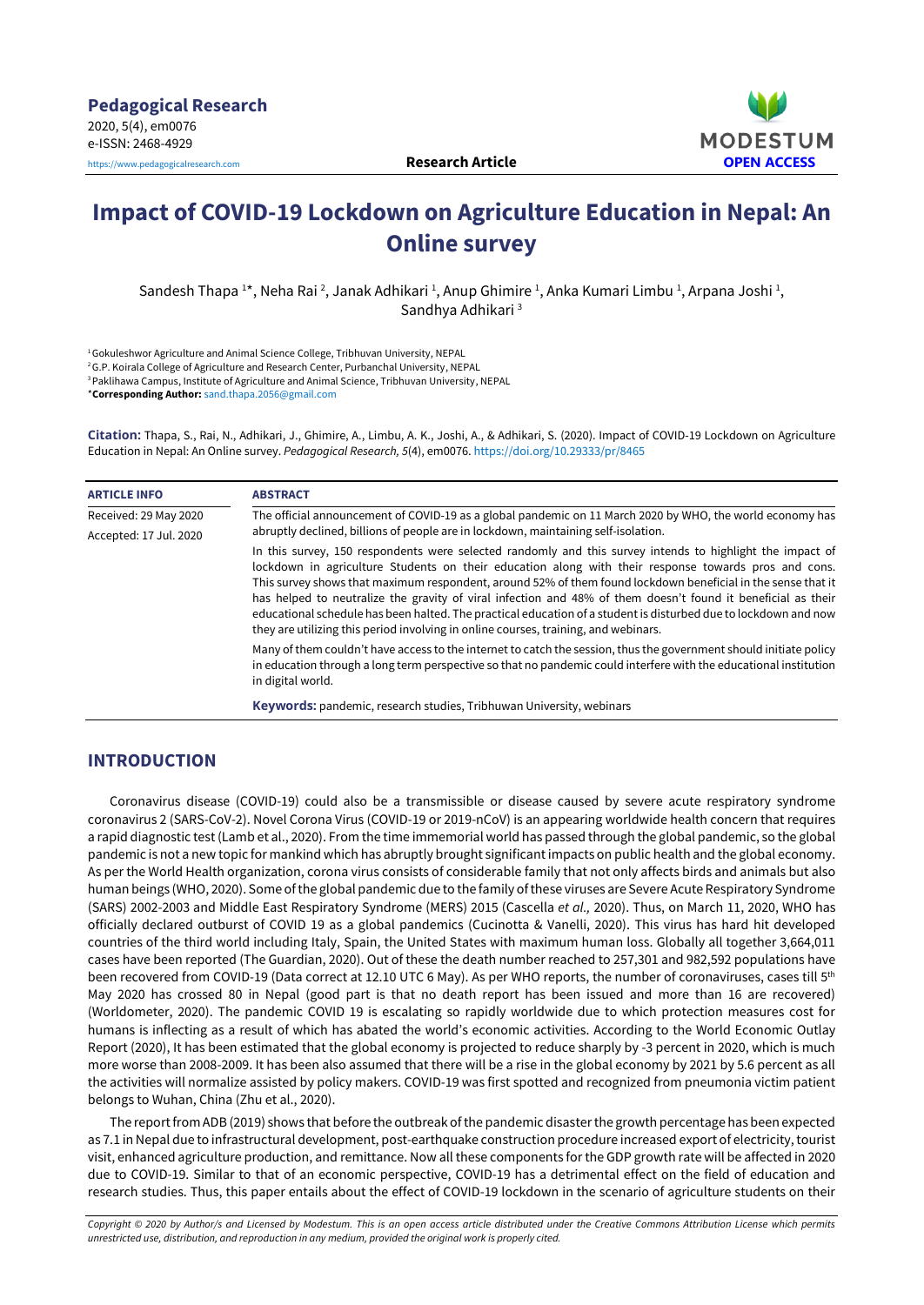study and extension. Specifically, we will discuss about student response towards lockdown and both positive as well as negative impacts on the field of education faced by them.

# **METHODOLOGY**

A preliminary online survey was conducted in May (2-4), 2020 through which respondents were selected by random sampling techniques. The sampling size was adjusted to 150 students of faculty viz. Agriculture, forestry, veterinary and animal husbandry, and fishery from different institutions across Nepal, however very few respondents were from India and Germany too.

The students were selected from different faculties and forms were circulated through emails and messaging. Out of selected 350 respondents, only 150 filled their form within a stipulated time. The main reason for not getting 100% of the respondents responding may be due to lack of internet facility, ignorance to form, and unavailable on social media during those days. Research instrument includes questionnaire in google forms, various questions and use of social media like Gmail, Whatsapp, Viber, and Facebook for circulation of information.

The research design was done to meet the respondent's view towards the impact of lockdown on their education and their response towards its pros and cons. Similar type of survey was conducted by (Rossi et al., 2020) and also suggested by (Bidarbakhtnia et al., 2020) for online surveys during these days to excel the research.

Data entry was done using MS excel 2016 and IBM SPSS v.20. Statistical analysis includes descriptive analysis, mean, standard error, and range using SPSS v. 20. Inferential statistics include the chi-square test.

# **RESULTS AND DISCUSSIONS**

#### **Socio-economic Characteristics**

An online preliminary survey was conducted in which randomly 150 respondents were selected out of which 54.0% were female and 48.0% were males. The ethnicity of the respondents; Brahmin (62.0%) were found to be more than other ethnic groups followed by Chhetri's (27.9%), Janjatis (10%), and Dalit (0.7%). Survey finding shows that respondent's age was between 17 to 27year old.

The randomly selected 150 respondents belong to different colleges with different faculties & levels. Among them 80% were from Tribhuwan university (34% were from GAASC, 12.7% were from Lamjung college, 12.7 were from Paklihawa college, 1.3% from forestry (Hetauda), 0.7% from IAAS ( Chitwan), 4% from Live science, 3.3% from Horticulture college (Illam), 2% from IAAS *(Kathmandu), 9.3 % from prithu college*) 8.7% were from agriculture and Forestry University *(6.7% AFU (Rampur), 1.3% from AFU* (Sindhuli), 0.7% from AFU (Pokhara), , 0.7% from valley Krishi campus), 2.0% from Banaras Hindu University, and 0.7% from Leibtniz University, 5.4% from Purwanchal University *(4.7% from GPCAR, 0.7% from NPI).* Out of 150 respondents, 9.3% were from first semester, 32.0% from second semester, 22.0% from fourth semester, 5.3% from fifth semester, 16.0% from sixth semester, 9.3% from eight-semester, 4% from master first semester, 0.7% from master 3<sup>rd</sup> semester and 1.3% were pass-out students. Distribution of respondents as per faculty is 94.7% were from agriculture faculty, 0.7% from fishery, 1.3% from forestry, and 3.3% from veterinary and animal husbandry faculty.

#### **Response of Students Regarding the Lockdown**

Among the surveyed 150 respondents, 52% of the respondents found lockdown beneficial, but 48% of the responded as not beneficial. The main reason regarding lockdown being beneficial is it helped to control the widespread of the virus across the country and to date, no deaths have been recorded in Nepal. Also, respondents claimed that they got a chance to get involved in varieties of work at home and explore their knowledge regarding agriculture in their fields and also got a chance to spent a quality time with family members after a long time. However, students who were having their exams found it not beneficial as their timeline of study is interrupted and their semester schedule is disturbed. They are mentally disturbed (Meda et al., 2020) due to lockdown which seems to be unhealthy regarding physical health but staying at home is necessary to prevent spread of disease. The details of respondents' responses regarding finding lockdown beneficial and harmful are shown in **Figure 1a** and **Figure 1b**. In following lockdown, the information and awareness provide by medias and health ministry regarding social distancing was circulated well as a result of which all the respondents are following more strictly.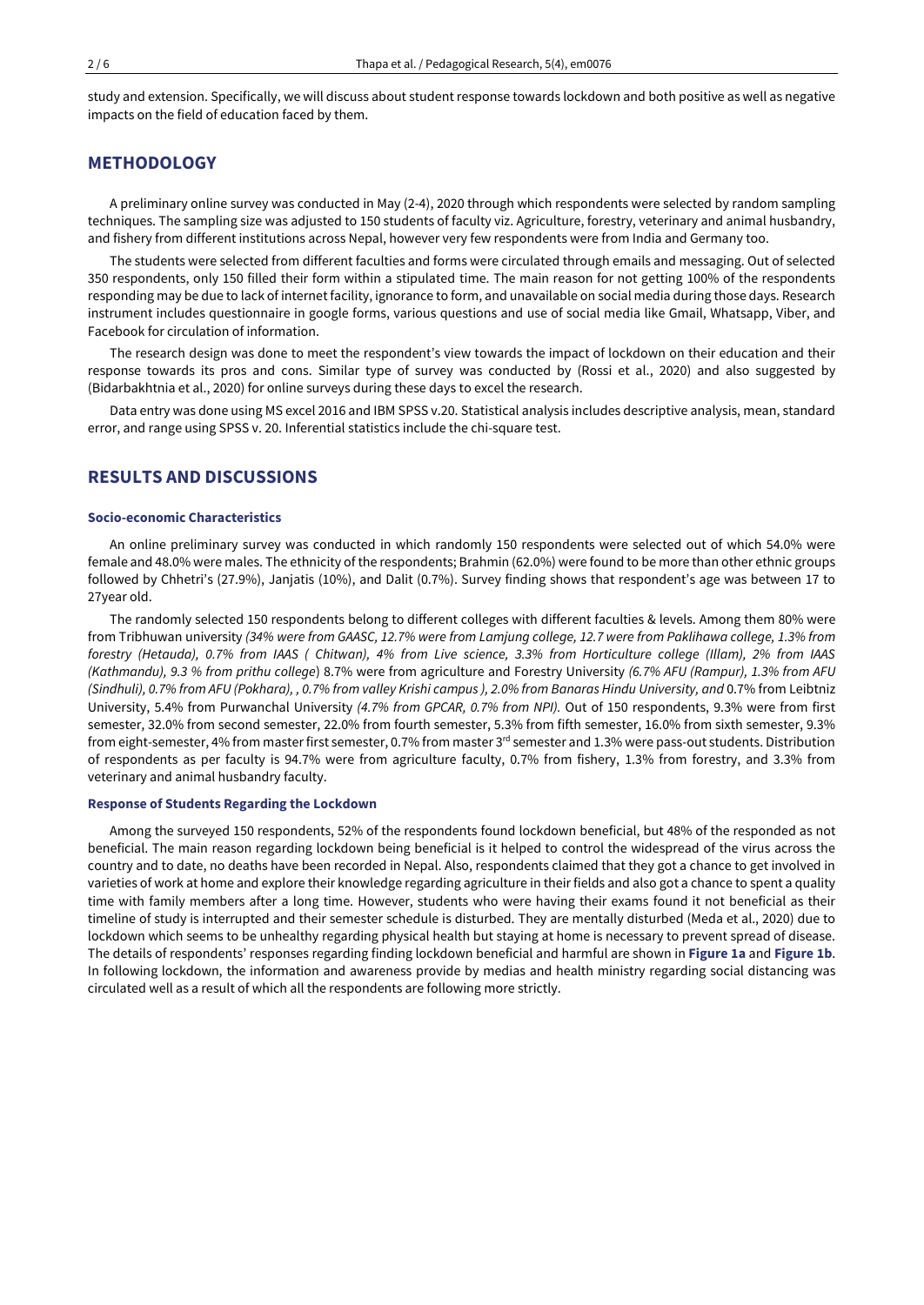





## **Impact on Education**

In this study, most of them had reported having a negative impact on education (82%) and no idea (6.7%) and 11.3% didn't found a negative impact on education respectively (**Figure 2**). However, much of the respondents claimed that the practical education of students is disturbed (82%), 5.3% have no idea about this and 12.7% of the respondents think that there's no effect on practical due to lockdown.

The main reason for the practical education is due to course requirements due to seasonal arrangement of crops (31.3%), there would be lack of infrastructure after lockdown (17.3%), there would be less time for practical (38%) and 13.3% have no idea about this. Generally, in Nepal, agriculture students are enrolled in the spring semester each year, and thereafterthe arrangement of courses is as per season so that it influences practical education. Cereal crop production placed in the second semester (generally falls between Feb-Aug), during this period cultivation of rice, wheat, maize (Manandhar, 2005) is feasible but due to lockdown once the class is interrupted it is hard to achieve that time for practical. Similarly, due to influenza outbreak in 2000, teachers strike in Israel led to schools closure and almost 85 countries was affected at that time (Cascella et al., 2020).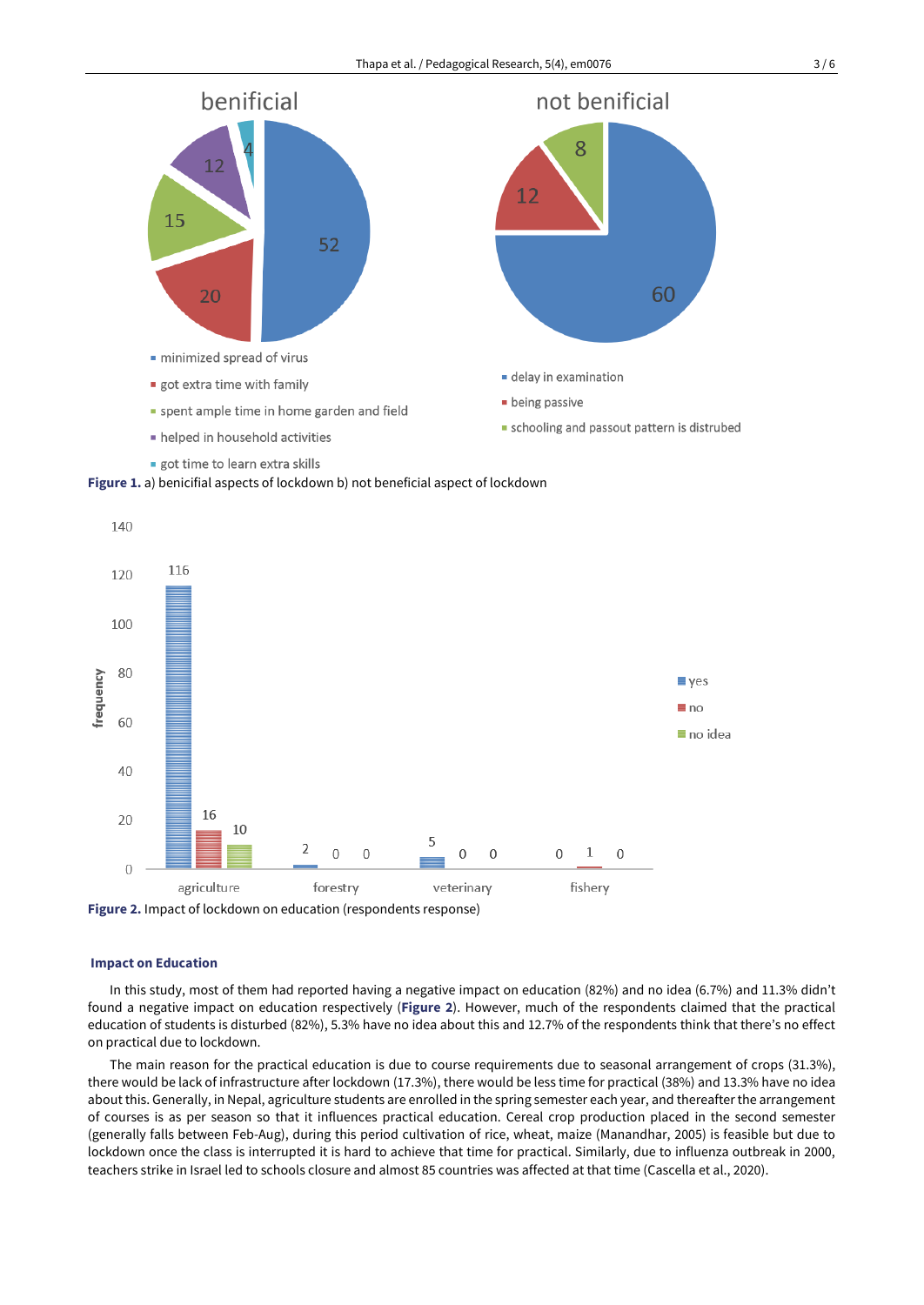





The main reason for the huge impact on education is due to the lack of long term perspective in the field of education (Wan, 2020). Similar, to that of agricultural education medical education is being disturbed due to pandemic and are problematic attending classes (Parvati et al., 2020). The lockdown has huge impact on education of students and their exams which has also been observed by Jadhav (2020). Burgess and Sievertsen (2020) reported that COVID-19 and shut down of educational institutions have a huge effect on graduate students and their research activities. However, must of the nations are resuming their classes by digital means like Zoom and Google meet (Radwan & Radwan, 2020), yet it is not accessible to all of those residing in developing countries (UNESCO, 2020).

### **Involvement of Student during a Lockdown**

During these days of lockdown due to COVID-19, all of them are spending their time with their families and sharing ideas and knowledge. At this time student are involved in preparing for exams and the upcoming semester (27.3%), maintaining home garden (17.3%), establishing rooftop gardens (2.7%), doing some research studies (15.3%) (**Figure 3**). However, 21.3% are involved in all of these activities and 16% are involved in none of them. The response of students on involvement in online courses, training, and webinars was only 44.7% and the rest 55.3% do not have access to high-quality internet to participate (details are shown in **Figure 4**; chi sq.= 21.085, p-value=0.049). Since major source of information for Nepalese is from radio and national television (Kharel, 2018), so there might be problem on accessing internet and many places of Nepal are still devoid of internet facilities. Though the continuing in classes are being achieved by zoom classes (Anonymous, 2020) but most of the institutions in Nepal are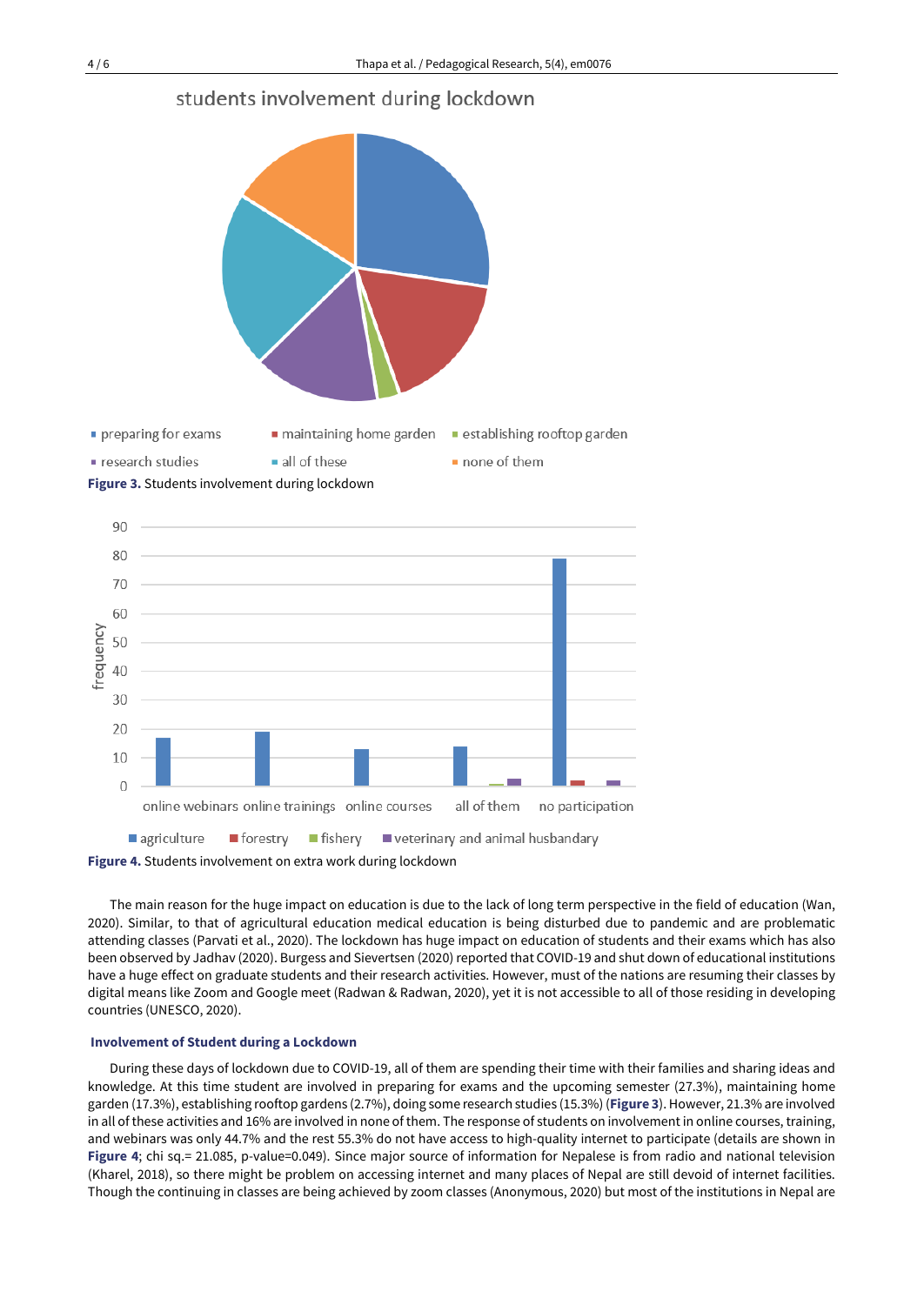facing problem in launching online classes due to unequal access to resources among all of their students (Mustafa, 2020). Similar to present situation past pandemic hold a potential role in disturbing education sectors like the influenza outbreak in France (1957), Israel (2000), Hongkong (2008), America and Australia (2003) (Cascella et al., 2020). Though it has negative impact on education but the only solution for outbreak control and reducting the number of patient visit it seemed to be effective.

## **CONCLUSION**

The COVID-19 pandemic has affected economic as well as educational systems worldwide, leading to the near-total closures of schools, universities and colleges. Our study managed to capture some views of students regarding about the lockdown and their activities during lockdown along with the impact on education. From our results we claimed that more than half of the respondents find the lockdown beneficial where they are strictly following rules and regulation of lockdown and spending quality time with their family members which was not possible in other regular days. As well as students are involving in indoor activities such as joining online courses, trainings, webinars, maintaining home garden, establishing rooftop gardening and some of the students are preparing for their upcoming exams. There is negative impact on education, mainly for the agricultural students which focuses on practical field work and can't possible in online classes. The corona virus pandemic and the lockdown has brought enormous uncertainty for students studying for exam, hoping to start new semester or college or university and entering the world of work. Therefore, the Government should initiate policy in education through long term prospective so that no any pandemic could interfere the educational institutions in digital world.

## **ABBREVIATIONS**

- IAAS : Institute of Agriculture and Animal Sciences
- AFU : Agriculture and Forestry university
- GAASC : Gokuleshwor Agriculture and Animal Science college
- GPCAR : G.P. Koirala College of Agriculture and Research Center
- NPI : Nepal Polytechnic Institute

# **REFERENCES**

#### ADB. (2019). *Macroeconomic Update: Nepal (April 2019)*.

- Anonymous. (2020). Interim Guidance for Administrators of US K-12 Schools and Child Care Programs to Plan, Prepare, and Respond *to Coronavirus Disease 2019 (COVID-19)*. Retrieved from <https://www.cdc.gov/coronavirus/2019-ncov/index.html>
- Bidarbakhtnia, A., Statistics, E., Reviewers, D., Halderen, G. Van, Division, E. S., Tam, S., & Division, S. (2020). *Surveys Under Lockdown; a pandemic lesson*. (23).
- Burgess, S., & Sievertsen, H. H. (2020, April 1). Schools, skills, and learning: The impact of COVID-19 on education. <https://voxeu.org/article/impact-covid-19-education>
- Cascella, M., Rajnik, M., Cuomo, A., Dulebohn, S. C., & DiNapoli, R. (2020). Features, Evaluation and Treatment Coronavirus (COVID-19). In *StatPearls*. Retrieved from <http://www.ncbi.nlm.nih.gov/pubmed/32150360>
- Cucinotta, D., & Vanelli, M. (2020). WHO declares COVID-19 a pandemic. *Acta Biomedica*, *91*, 157-160. <https://doi.org/10.23750/abm.v91i1.9397>
- Gutiérrez, P.,&Clarke, S.(2020). Coronavirus world map: which countries have the most cases and deaths? *TheGuardian*. Retrieved from [https://www.theguardian.com/world/2020/jul/25/coronavirus-world-map-which-countries-have-the-most-covid-19](https://www.theguardian.com/world/2020/jul/25/coronavirus-world-map-which-countries-have-the-most-covid-19-cases-and-deaths) [cases-and-deaths](https://www.theguardian.com/world/2020/jul/25/coronavirus-world-map-which-countries-have-the-most-covid-19-cases-and-deaths)
- IMF. (2020). World Economic Outlook, April 2020: The Great Lockdown. Retrieved on May 7, 2020 from International monetary fund <https://www.imf.org/en/Publications/WEO/Issues/2020/04/14/weo-april-2020>
- Jadhav, V. V. (2020). Role of Social Media during lockdown on various health aspects Role of social media during lockdown on various *health aspects*. (April).
- Kharel, S. (2018). Information and Communication Technology for the Rural Development in Nepal. *Tribhuvan University Journal*, *32*(2), 177-190. <https://doi.org/10.3126/tuj.v32i2.24714>
- Lamb, L. E., Bartolone, S. N., Ward, E., & Chancellor, M. B. (2020). Rapid Detection of Novel Coronavirus (COVID19) by Reverse Transcription-Loop-Mediated Isothermal Amplification. <https://doi.org/10.2139/ssrn.3539654>
- Manandhar, D, N. (2005). Inventory of Pesticides in Nepal. Report submitted to POPs Enabling Activities Project. *Ministry of Environment, Science and Technology, Kathmandu, Nepal*, 96.
- Meda, N., Pardini, S., & Novara, C. (2020). *COVID-19 and depressive symptoms in students before and during lockdown*. (May). <https://doi.org/10.1101/2020.04.27.20081695>